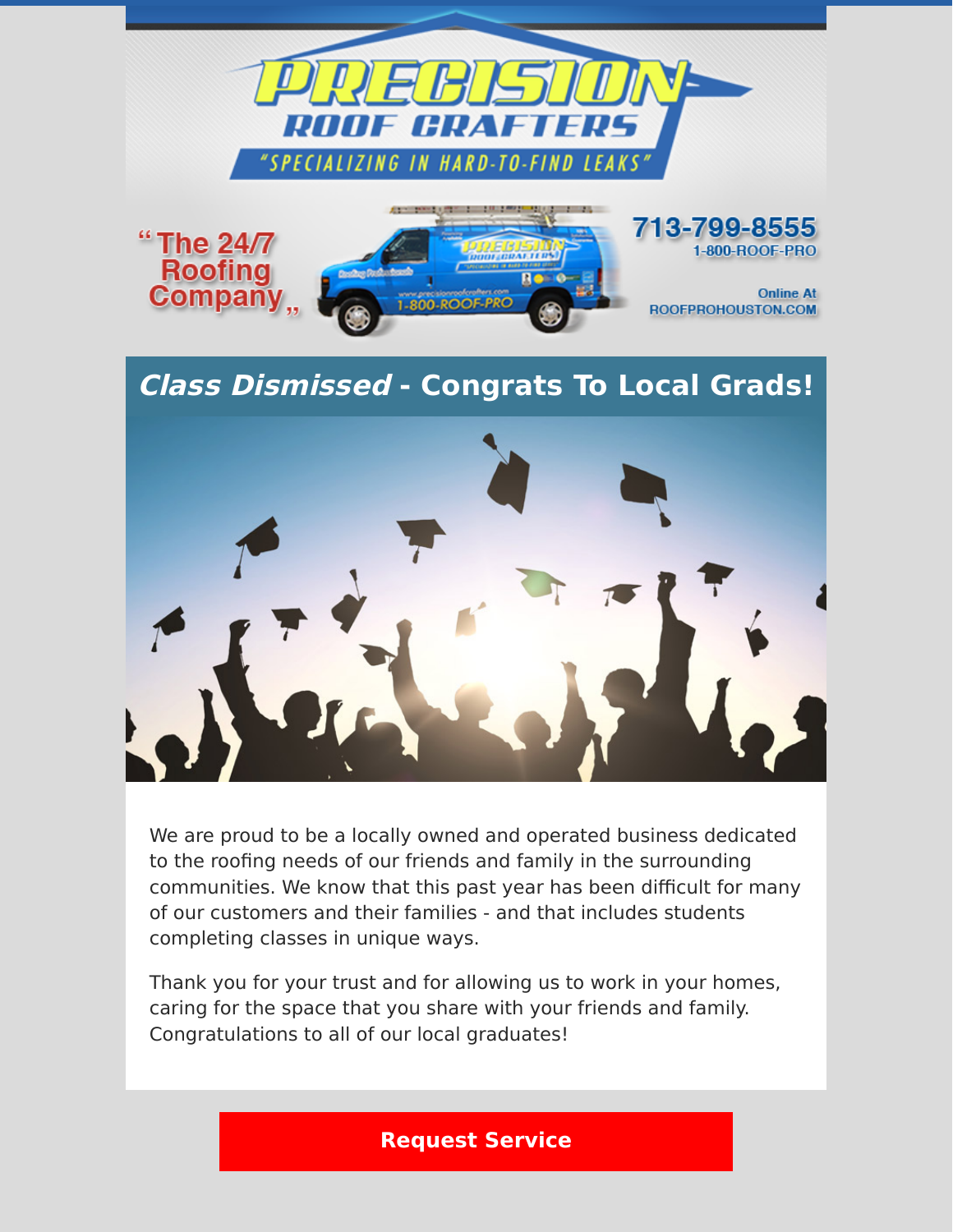

## **Unique Father's Day Gifts For Any Dad**

Does dad really need another necktie this year? Let's talk about a few options perfect for just about any dad out there!

- **Grillin' Dad**  Help dad upgrade his grilling game with a Bluetooth-connected grill thermometer. Paired with his smartphone, it's the perfect gift for any grillmaster.
- **Techie Dad** No dad wants to be caught with a battery at 1%. There are many popular brands of mobile battery packs that will help to keep phones or tablets charged up.
- **Relaxin' Dad** Even the best DIY dads want a break every once and a while. The gift of someone else doing the heavy lifting! We can help dad (and your whole household) to take care of your home's roof repair and exterior remodeling needs this June and all year long!